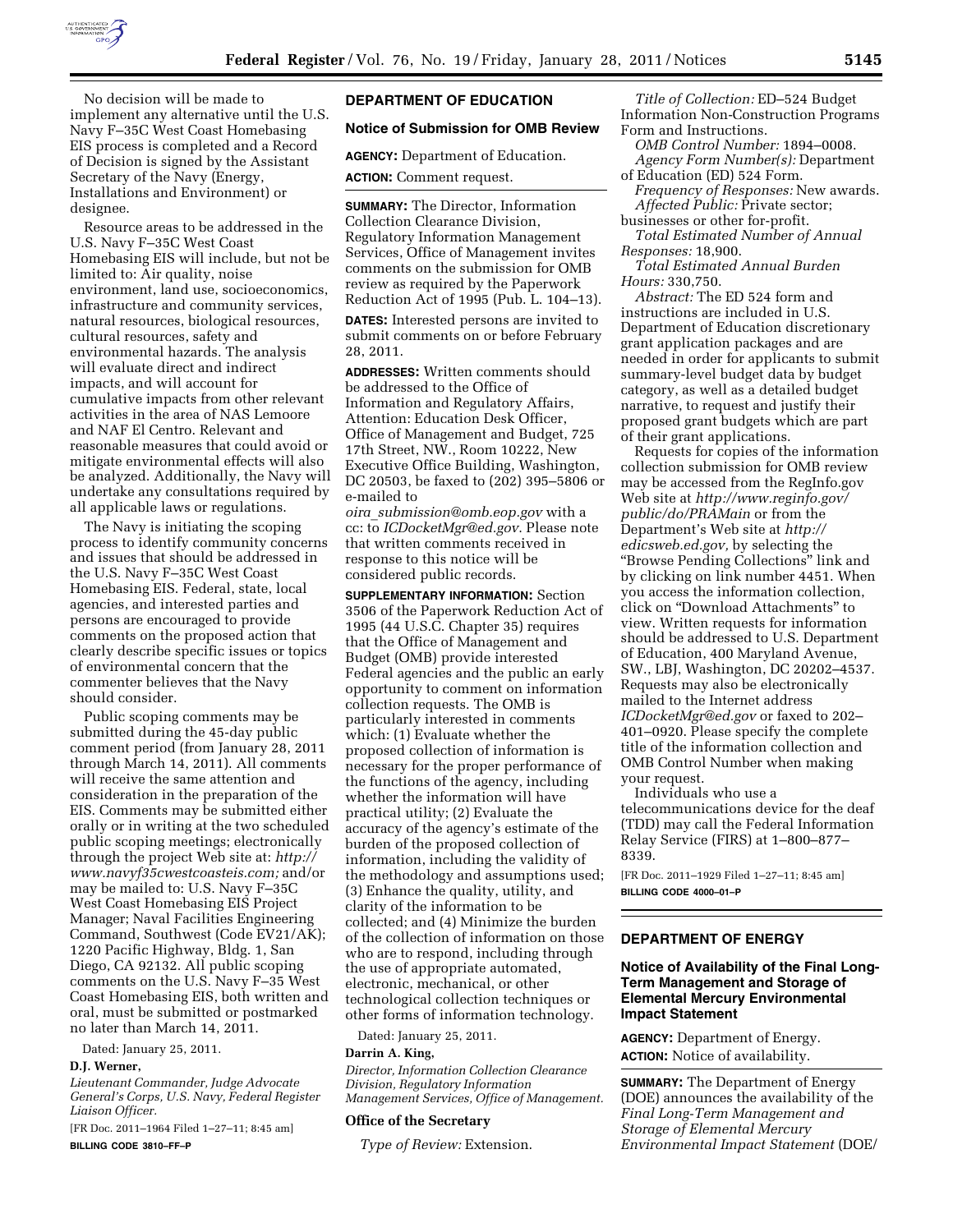EIS–0423, ''Mercury Storage FEIS'' or ''FEIS''). This FEIS, prepared in accordance with the implementing regulations under the National Environmental Policy Act (NEPA), evaluates the potential health and environmental effects of storing a projected total of up to 10,000 metric tons (11,000 tons) of elemental mercury at each of seven alternative sites across the U.S. The FEIS also addresses comments received during the public comment period on the Draft EIS. The U.S. Environmental Protection Agency (EPA), the Texas Commission on Environmental Quality (TCEQ), and the Mesa County, Colorado, Board of Commissioners are cooperating agencies on this FEIS.

**DATES:** DOE will issue a Record of Decision pursuant to the Mercury Storage FEIS no sooner than 30 days after publication of EPA's notice of its availability in the **Federal Register**.

**ADDRESSES:** Questions and requests for printed or CD copies of the Summary or full FEIS may be directed to: Mr. David Levenstein, EIS Document Manager, Office of Environmental Compliance, EM–41, U.S. Department of Energy, Germantown, Maryland 20874.

The FEIS is available on the Department's NEPA Web site at *[http://](http://www.nepa.energy.gov) [www.nepa.energy.gov.](http://www.nepa.energy.gov)* Printed copies are also available at the public reading rooms identified under **SUPPLEMENTARY INFORMATION**.

**FOR FURTHER INFORMATION CONTACT:**  Further information related to the EIS can be obtained by contacting Mr. Levenstein at the address listed above. Further information about DOE's NEPA process is available on the NEPA Web site at *<http://www.nepa.energy.gov>* or by contacting: Ms. Carol M. Borgstrom, Director, Office of NEPA Policy and Compliance (GC–54), U. S. Department of Energy, 1000 Independence Avenue, SW., Washington, DC 20585. Telephone: (202) 586–4600, or leave a message at (800) 472–2756.

**SUPPLEMENTARY INFORMATION:** The Mercury Export Ban Act of 2008 (the Act) prohibits the export of elemental mercury from the U.S., effective January 1, 2013 (subject to certain essential use exemptions). Section 5 of the Act, *Long-Term Storage,* directs DOE to designate a facility or facilities for the long-term management and storage of elemental mercury generated within the U.S. and, by January 1, 2013, to have the facility or facilities operational and ready to accept custody of such elemental mercury delivered there.

DOE thus needs to develop a capability for the safe and secure longterm management and storage of

elemental mercury generated within the U.S. as required by the Act. To this end, DOE proposes to select one or more existing or new facilities for this purpose. Existing facilities may need to be modified. All facilities, whether newly constructed or existing, must comply with applicable requirements of Section 5(d) of the Act, *Management Standards for a Facility,* including the requirements of the Solid Waste Disposal Act, as amended by the Resource Conservation and Recovery Act (RCRA). DOE is following the NEPA process to identify candidate sites for the facility(ies). EPA, TCEQ, and the Mesa County, Colorado, Board of Commissioners are cooperating agencies on the EIS, which has been prepared pursuant to Council on Environmental Quality NEPA implementing regulations at 40 CFR Parts 1500–1508 and DOE NEPA Implementing Procedures at 10 CFR Part 1021.

Based on a structured process described in the Draft EIS issued in January 2010, as well as the FEIS, DOE identified seven government and commercial sites as the range of reasonable alternatives to be evaluated in the EIS: DOE Grand Junction Disposal Site, Grand Junction, Colorado; DOE Hanford Site, Richland, Washington; Hawthorne Army Depot, Hawthorne, Nevada; DOE Idaho National Laboratory, Idaho Falls, Idaho; DOE Kansas City Plant, Kansas City, Missouri; DOE Savannah River Site, Aiken, South Carolina; and Waste Control Specialists, LLC, Andrews, Texas. As required under NEPA, the Draft EIS and FEIS also analyzed a No Action Alternative.

DOE's evaluation includes the facilities and their locations, along with any construction, facility operations, and transportation to the storage facility(ies). Consideration of potential locations includes climate, proximity of human populations, and environmental resource areas for each alternative, along with the potential human health and socioeconomic impacts. DOE has identified the Waste Control Specialists, LLC, site as its preferred alternative.

DOE held a public comment period on the Draft EIS that extended from January 29 through March 30, 2010, and held nine public hearings during this period near the sites analyzed in the Draft EIS. DOE considered all public comments received, including late comments. The FEIS contains DOE's responses.

## **Public Reading Rooms**

Printed copies of the Mercury Storage EIS and supporting technical reports are available for public review at the locations listed below.

# *Colorado*

- Mesa County Library, 530 Grand Avenue, Grand Junction, CO 81502– 5019, (970) 243–4442.
- U.S. Department of Energy, Office of Legacy Management, 2597 B 3⁄4 Road, Grand Junction, CO 81503, (970) 248– 6089.

# *District of Columbia*

U.S. Department of Energy, Freedom of Information Act Public Reading Room, 1000 Independence Avenue, SW., Room 1G–033, Washington, DC 20585, (202) 586–5955.

## *Georgia*

- Augusta State University, Reese Library, 2500 Walton Way, Augusta, GA 30904, (706) 737–1745.
- Savannah State University, Asa H. Gordon Library, 2200 Tompkins Road, Savannah, GA 31404, (912) 356–2183.

### *Idaho*

U.S. Department of Energy, Public Reading Room, 1776 Science Center Drive, Idaho Falls, ID 83402, (208) 526–0833.

*Missouri* 

Mid-Continent Public Library, Blue Ridge Branch, 9253 Blue Ridge Boulevard, Kansas City, MO 64138, (816) 761–3382.

*Nevada* 

Mineral County Library, First & "A" Street, Hawthorne, NV 89415, (775) 945–2778.

#### *New Mexico*

Eunice Public Library, 1039 10th Street, Eunice, NM 88231, (575) 394–2336.

#### *Oregon*

Portland State University, Government Information, Branford Price Millar Library, 1875 SW. Park Avenue, Portland, OR 97201, (503) 725–5874.

### *South Carolina*

- University of South Carolina-Aiken, Gregg-Graniteville Library, 471 University Parkway, Aiken, SC 29801, (803) 641–3320.
- South Carolina State Library, 1500 Senate Street, Columbia, SC 29211, (803) 734–8026.

## *Texas*

Andrews County Library, 109 NW. 1st Street, Andrews, TX 79714, (432) 523–9819.